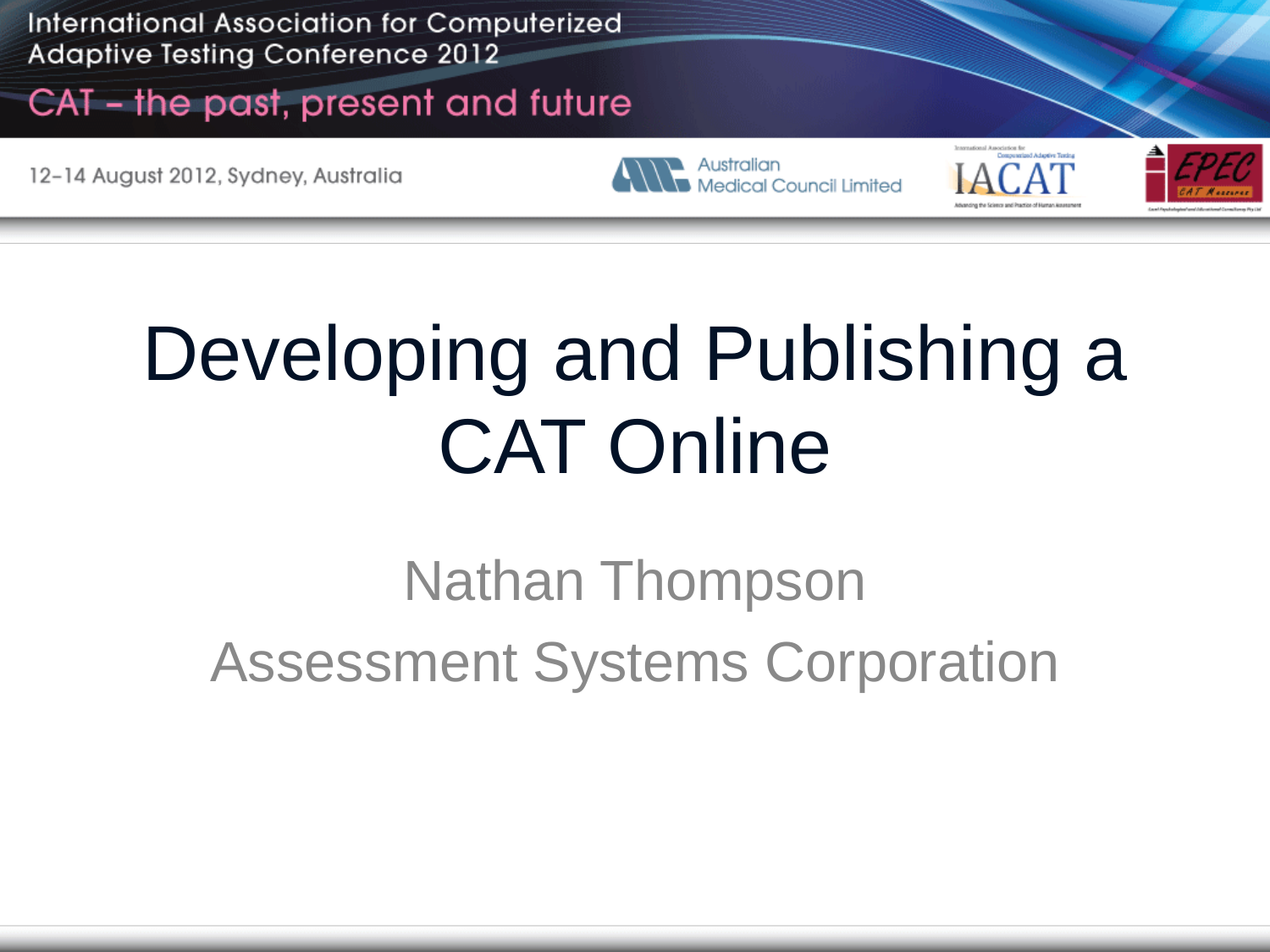## So you want to develop a CAT?

- I receive numerous inquiries every year
- Very few understand what is involved – High school teacher with 30 students
	- Professor demanded comprehensive consulting and software for free
- So... what is needed?
	- Good for IACAT to make known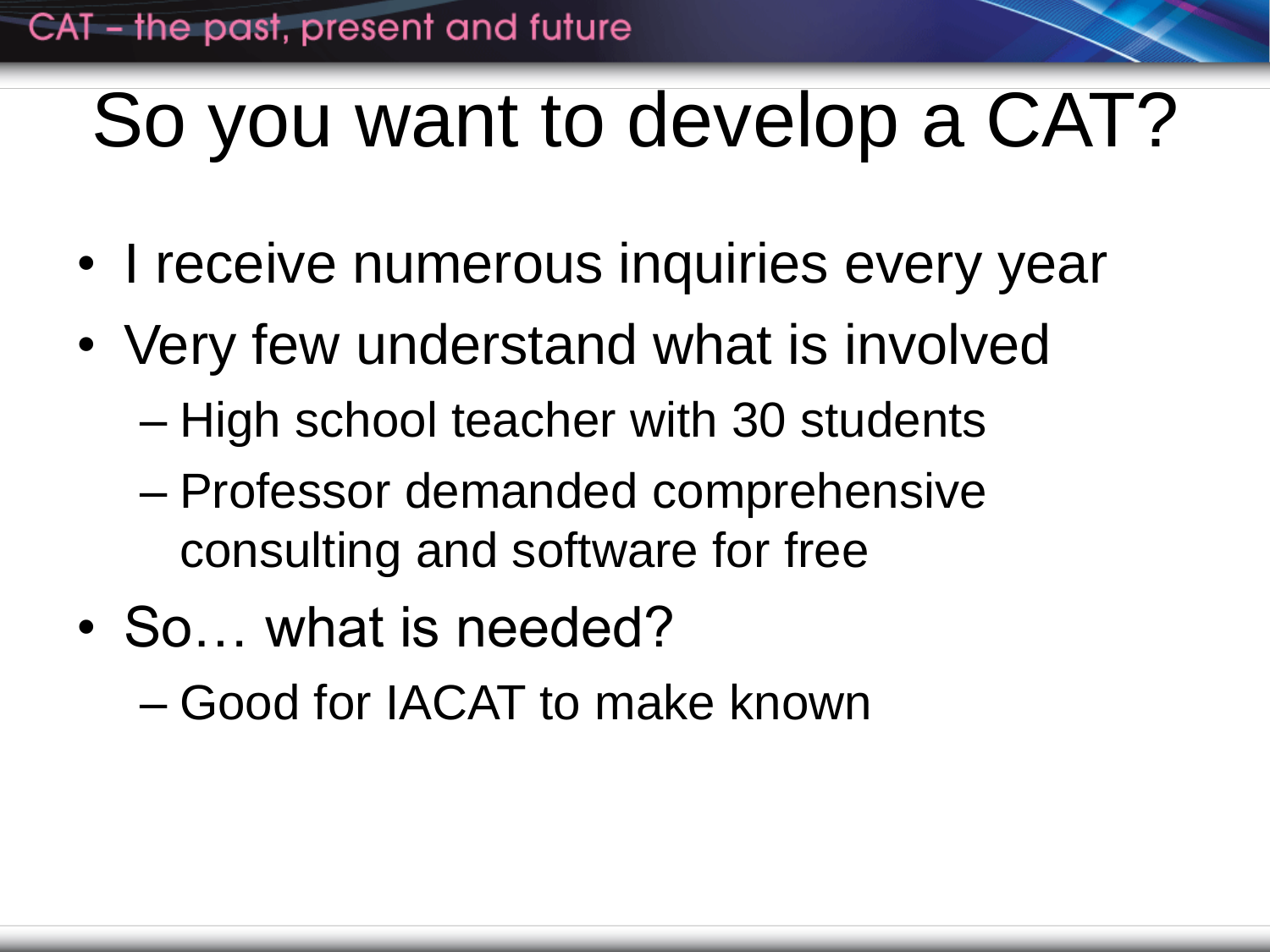### Two main pieces

- Psychometrics and test development
	- Simulation studies
	- Content development
	- Pilot testing and calibration
	- Direction
- Software
	- Develop
	- Purchase/rent/download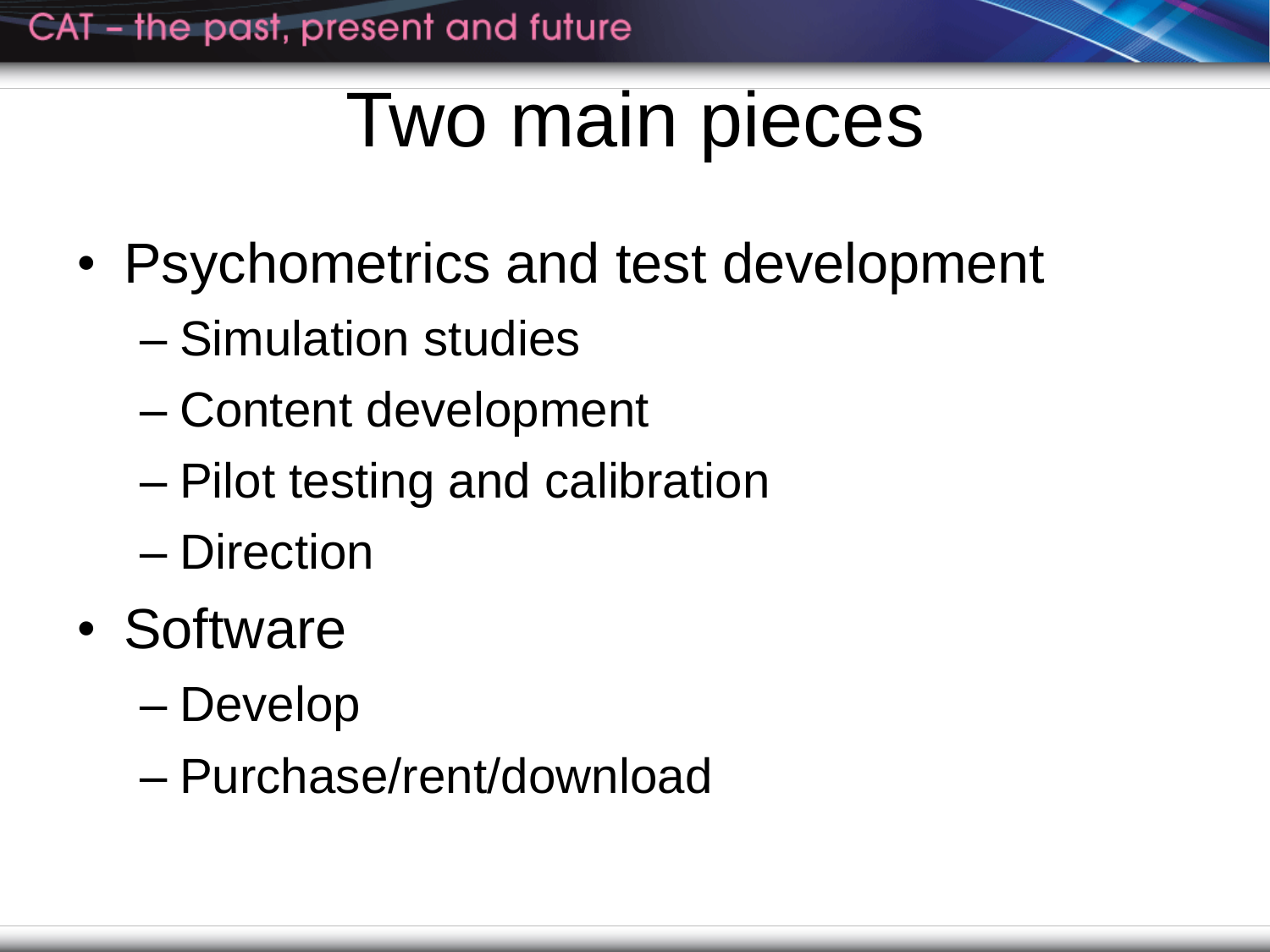# An integrated team

- Psychometrician
- Content developer
- Software developer
- Hosting and IT security
- Project manager

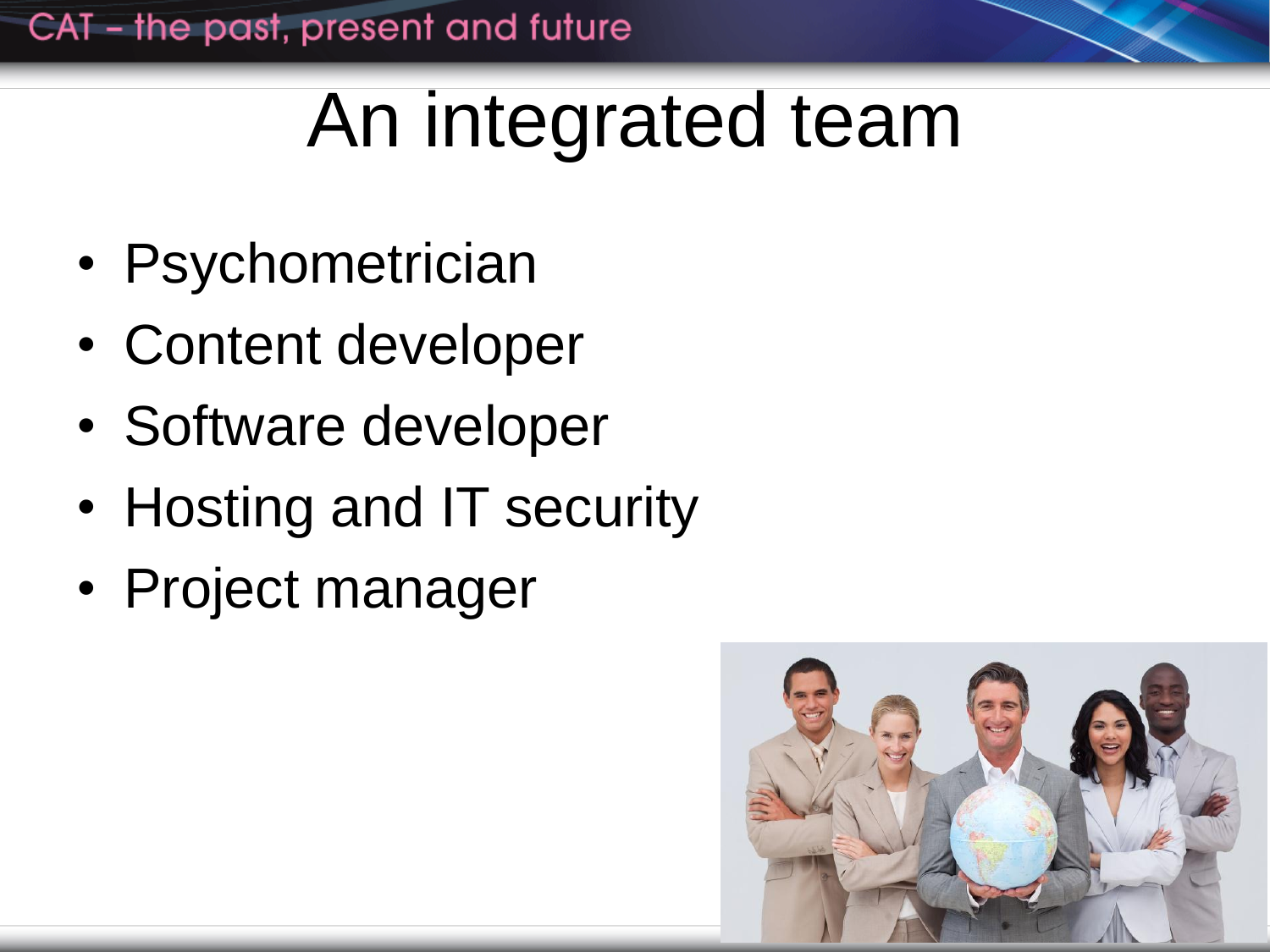### 1. Psychometrics and TD

| Seq.             | <b>Stage</b>                                          | <b>Primary work</b>                                               |
|------------------|-------------------------------------------------------|-------------------------------------------------------------------|
| 1                | Feasibility, applicability, and<br>planning studies   | <b>Monte carlo simulation;</b><br><b>business case evaluation</b> |
| $\mathbf 2$      | Develop item bank content or<br>utilize existing bank | <b>Item writing and review</b>                                    |
| 3                | <b>Pretest and calibrate item</b><br>bank             | <b>Pretesting; item analysis</b>                                  |
| $\boldsymbol{4}$ | <b>Determine specifications for</b><br>final CAT      | <b>Post-hoc or hybrid</b><br><b>simulations</b>                   |
| 5                | <b>Publish live CAT</b>                               | <b>Publishing and</b><br>distribution; software<br>development    |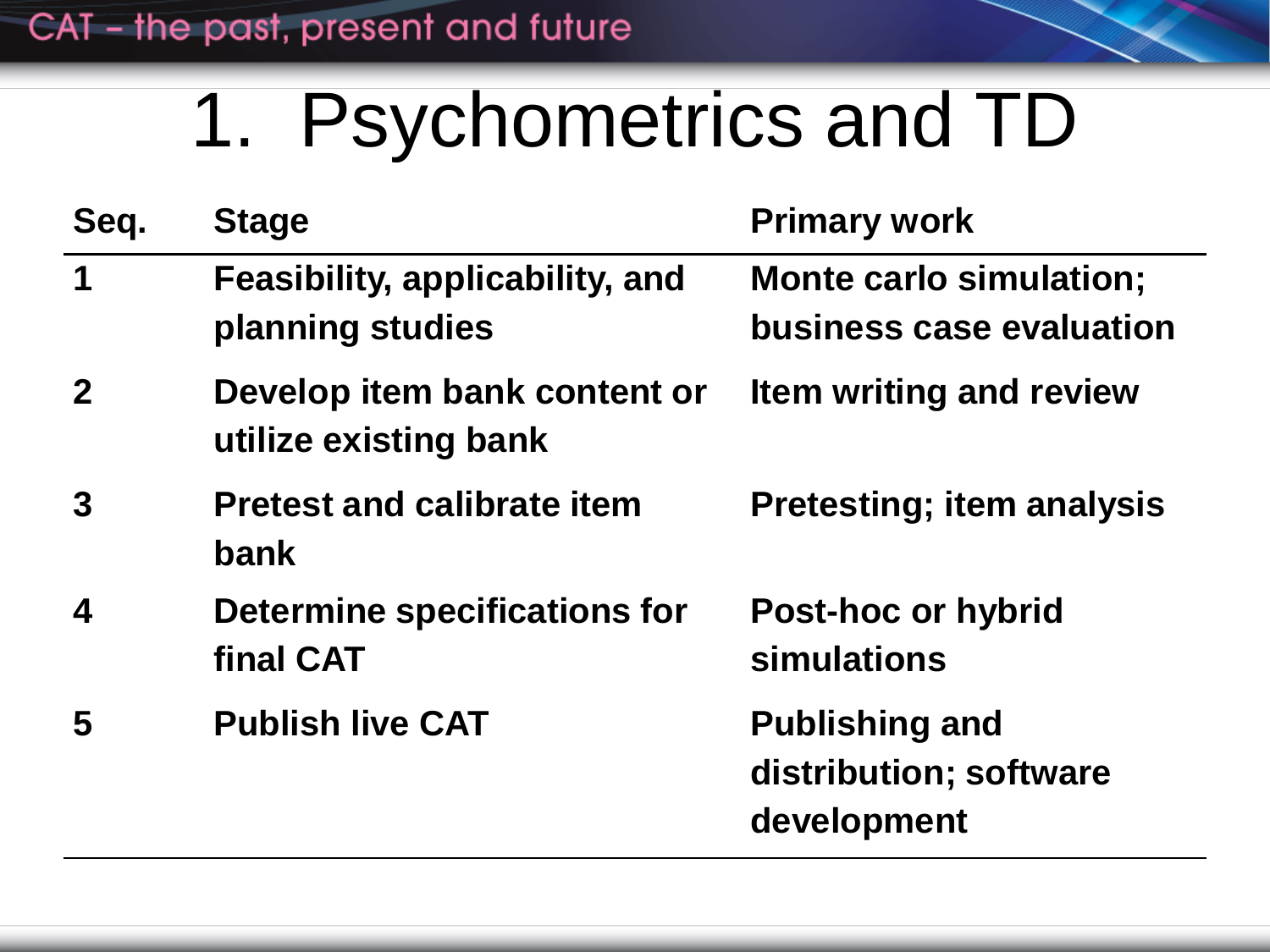# Major issues: Psy and TD

- Most important for psychometrician: Determine CAT is even appropriate or optimal
	- Items scored in real time, format scorable with IRT (or other model)
	- Sample size *and* population size
	- Resources to develop large item banks
	- Adequate staffing and software
	- Examinees need detailed feedback?
	- Any PR issues with a short test?
	- Multidimensionality
	- Bimodal/odd pop. distribution
	- Any other red flags? (you?)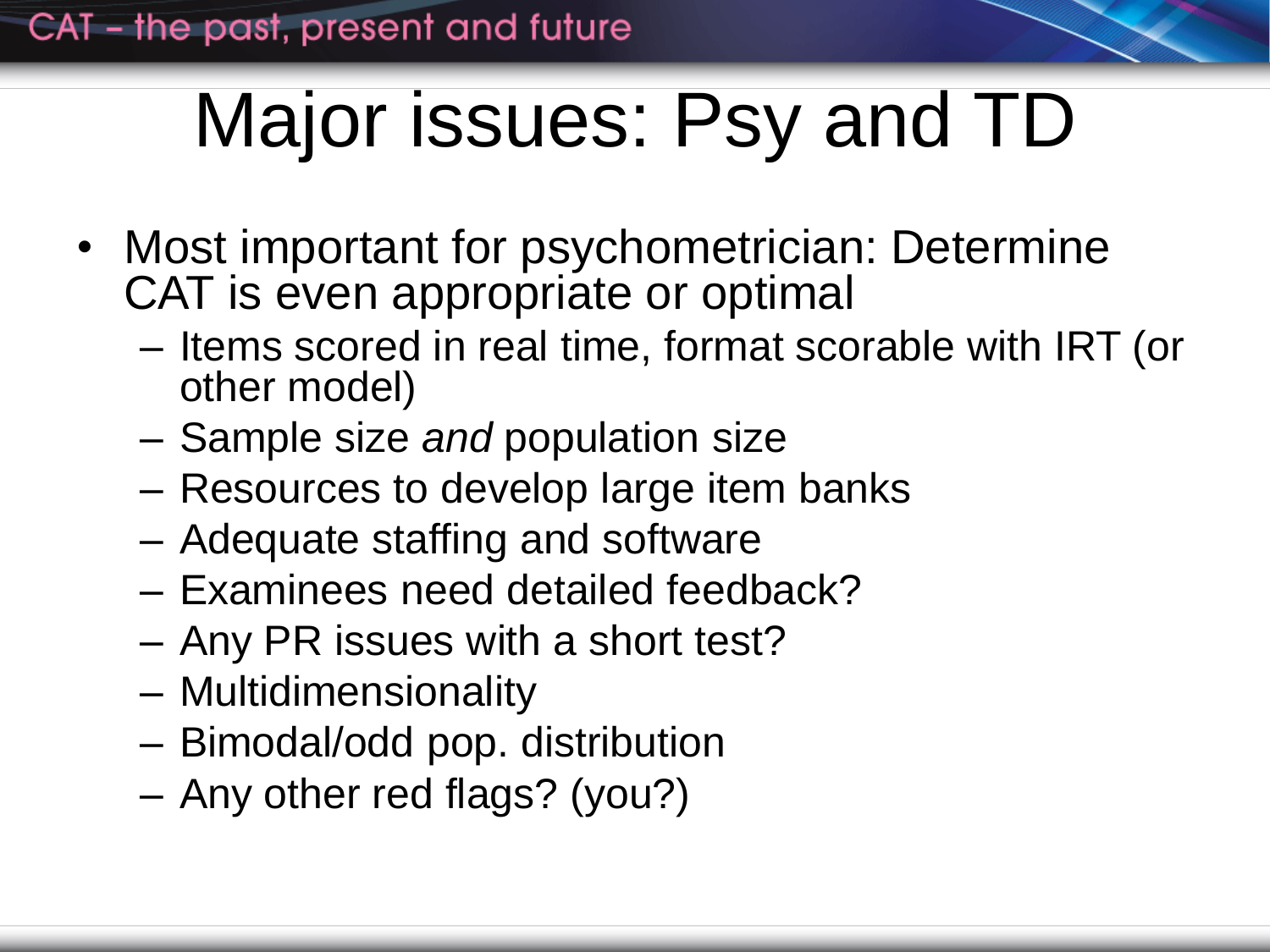# Major issues: Psy and TD

- Determine feasibility, business case
- Ensure adequate item bank
	- Do not over- or under-engineer bank
	- Quality items
- Publish with valid CAT parameters
	- Item selection (exposure, content)
	- Termination
	- Min/max items, time

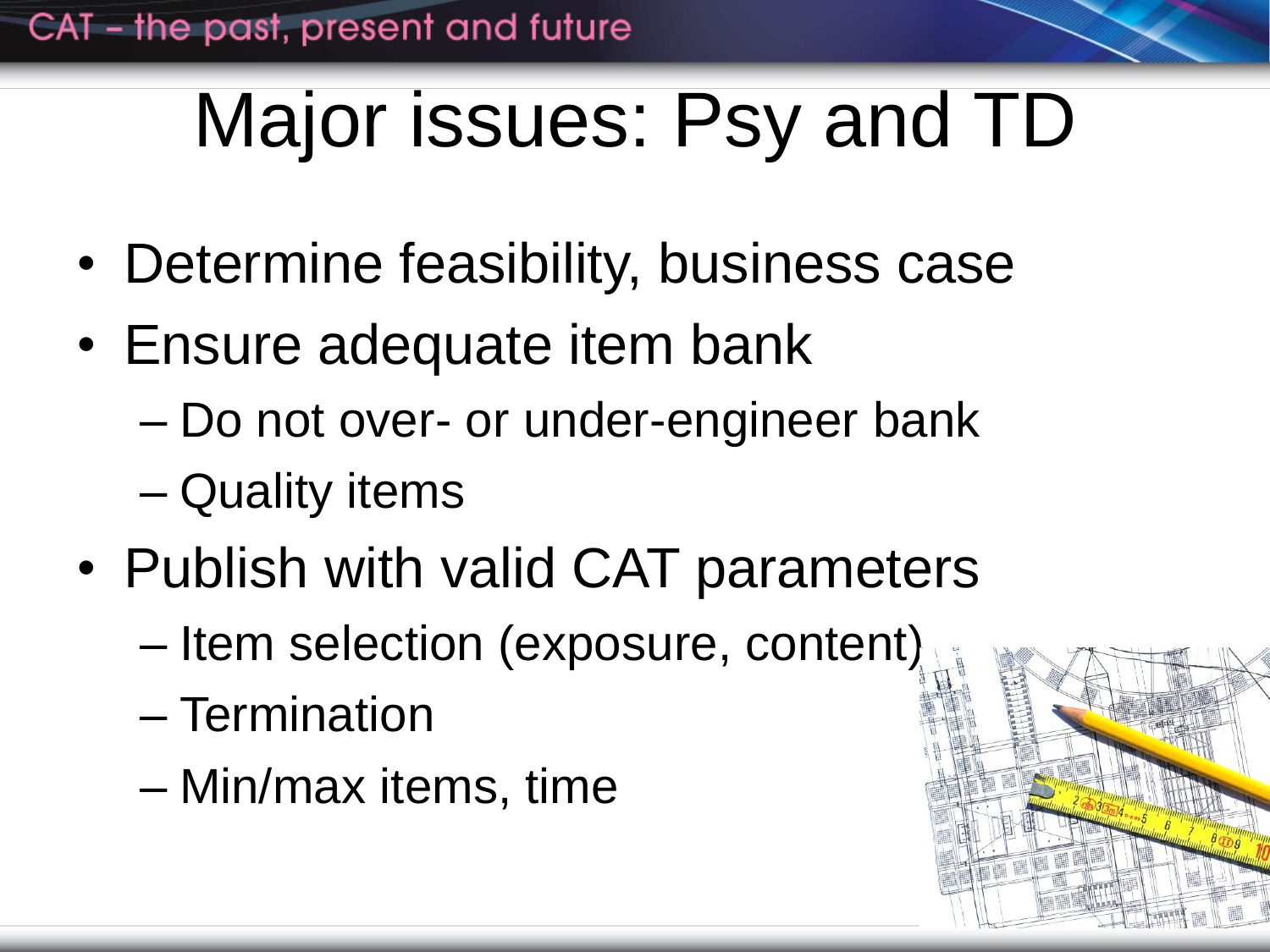# Major issues: Psy and TD

- Some specific psychometric questions:
	- Bank SEM vs. target SEM
	- Test length and time: 95% approach
	- Exposure constraints?
	- Appropriate min/max
	- Linking design and old/new scale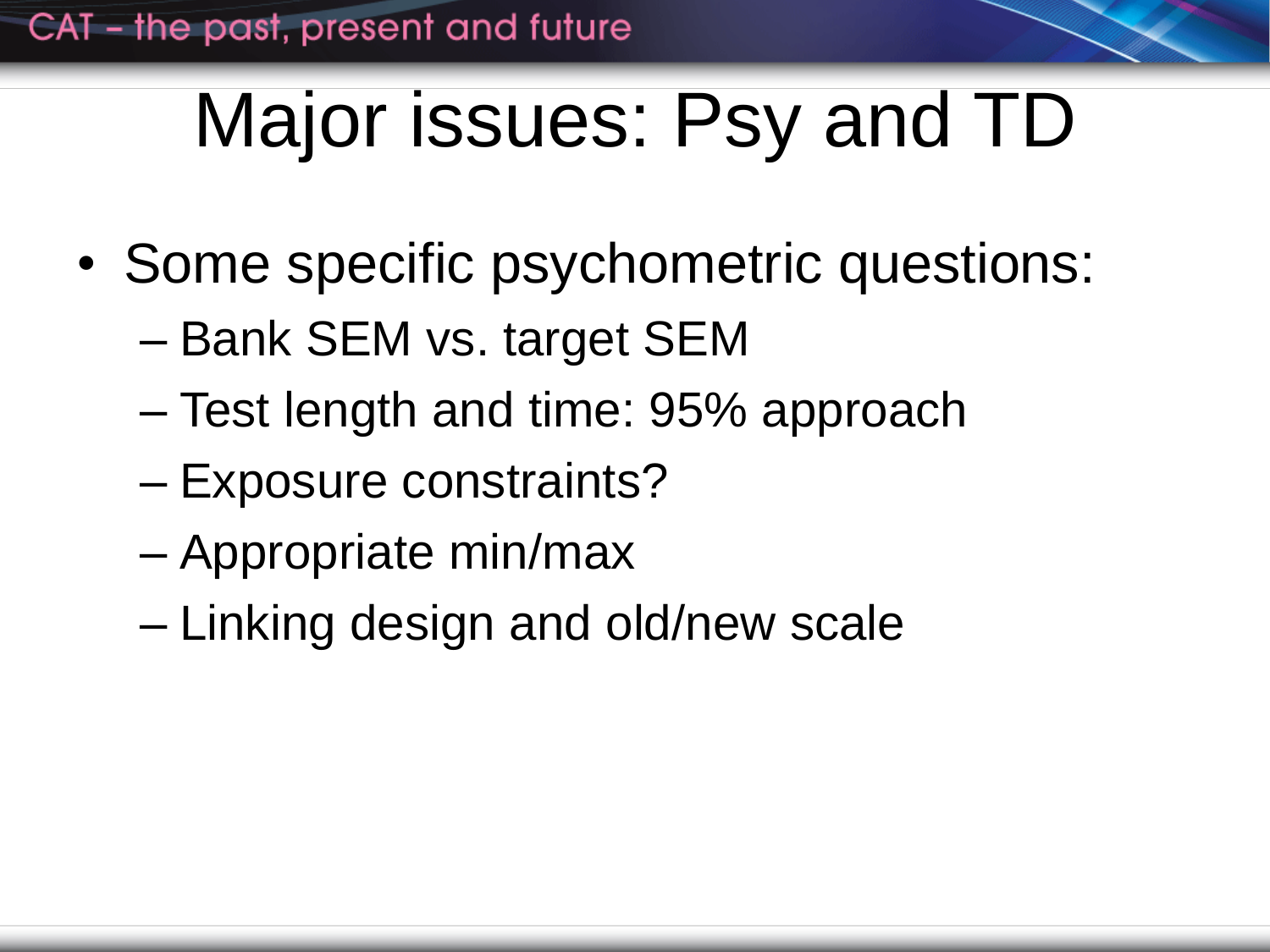### 2. Software

- We've developed a number of tools to work with all these issues
	- Iteman
	- Xcalibre
	- CATSim
	- FastTest Web

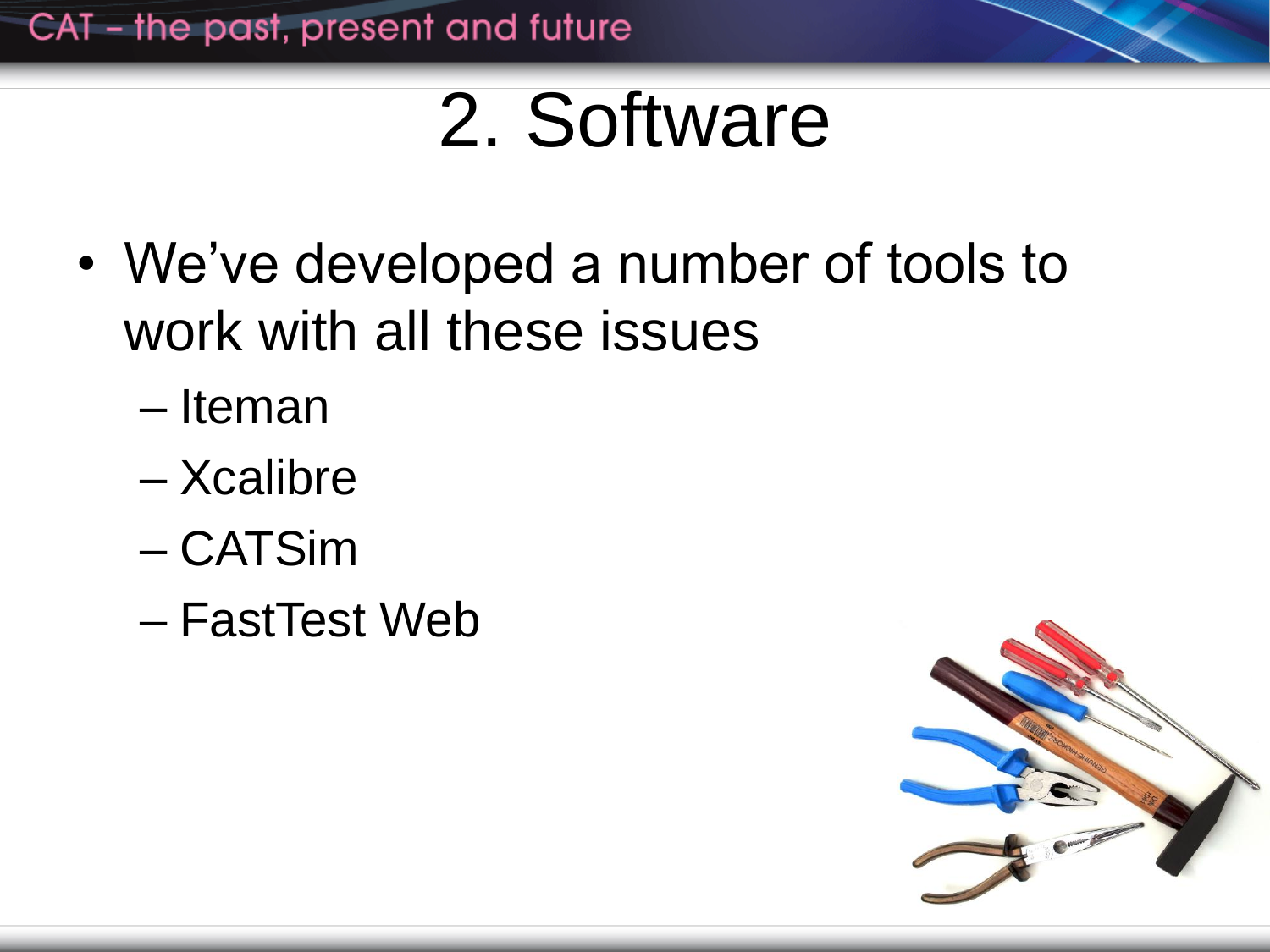### 2. Software

- Simulation software
	- CATSim (Weiss)
	- FireStar (Choi)
	- WinGen (Han)
- Monte carlo simulations
	- Initial design and planning
- Post hoc and hybrid simulations – Establishing valid specifications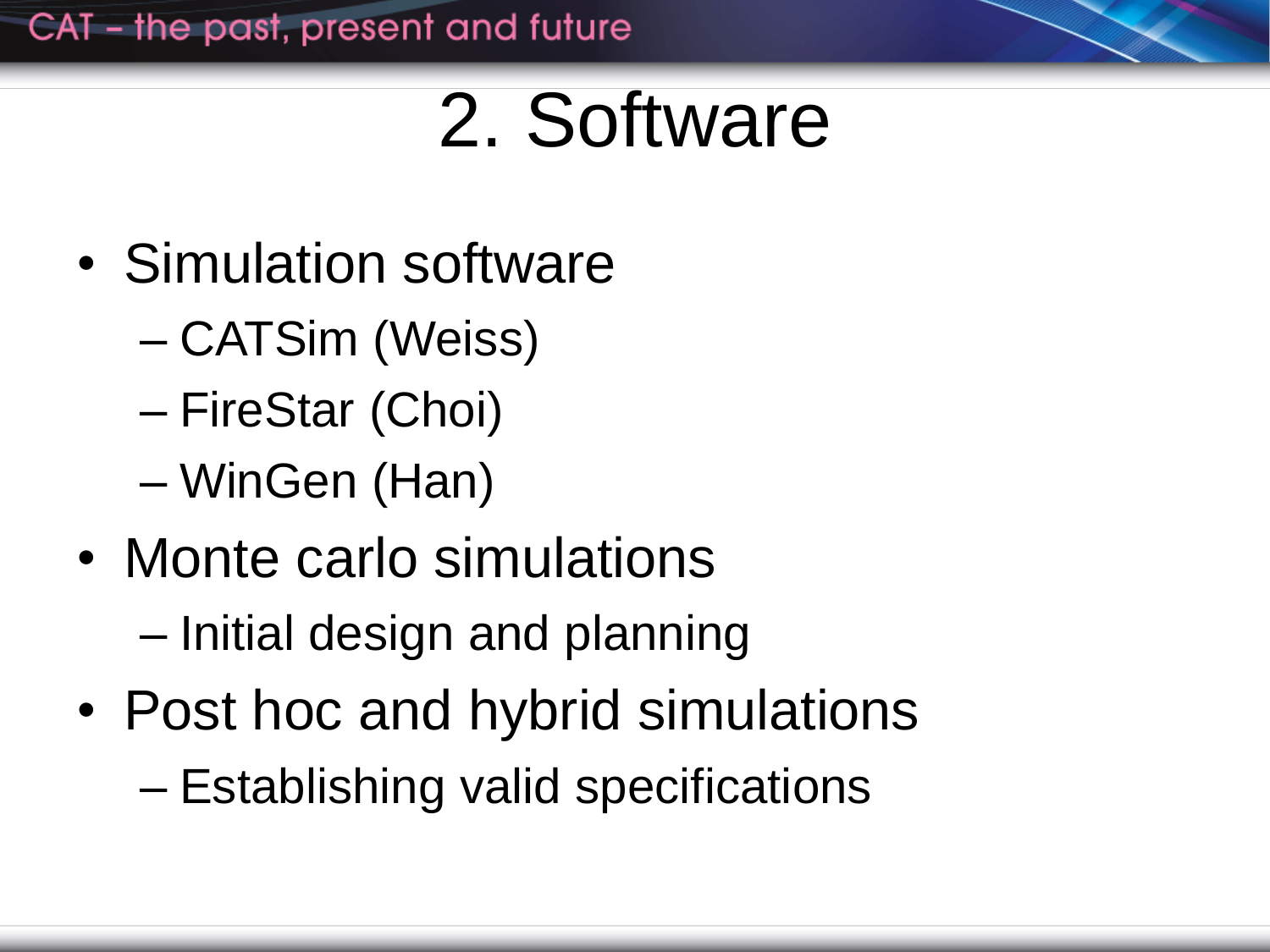### 2. Software: Running simulations

- 1. Identify IVs:
	- Bank size
	- Bank quality
	- Termination criteria
	- Constraints
- 2. Identify DVs
	- Test length
	- CAT accuracy (PCC, correlation with true)
- 3. Run
- 4. Collate and evaluate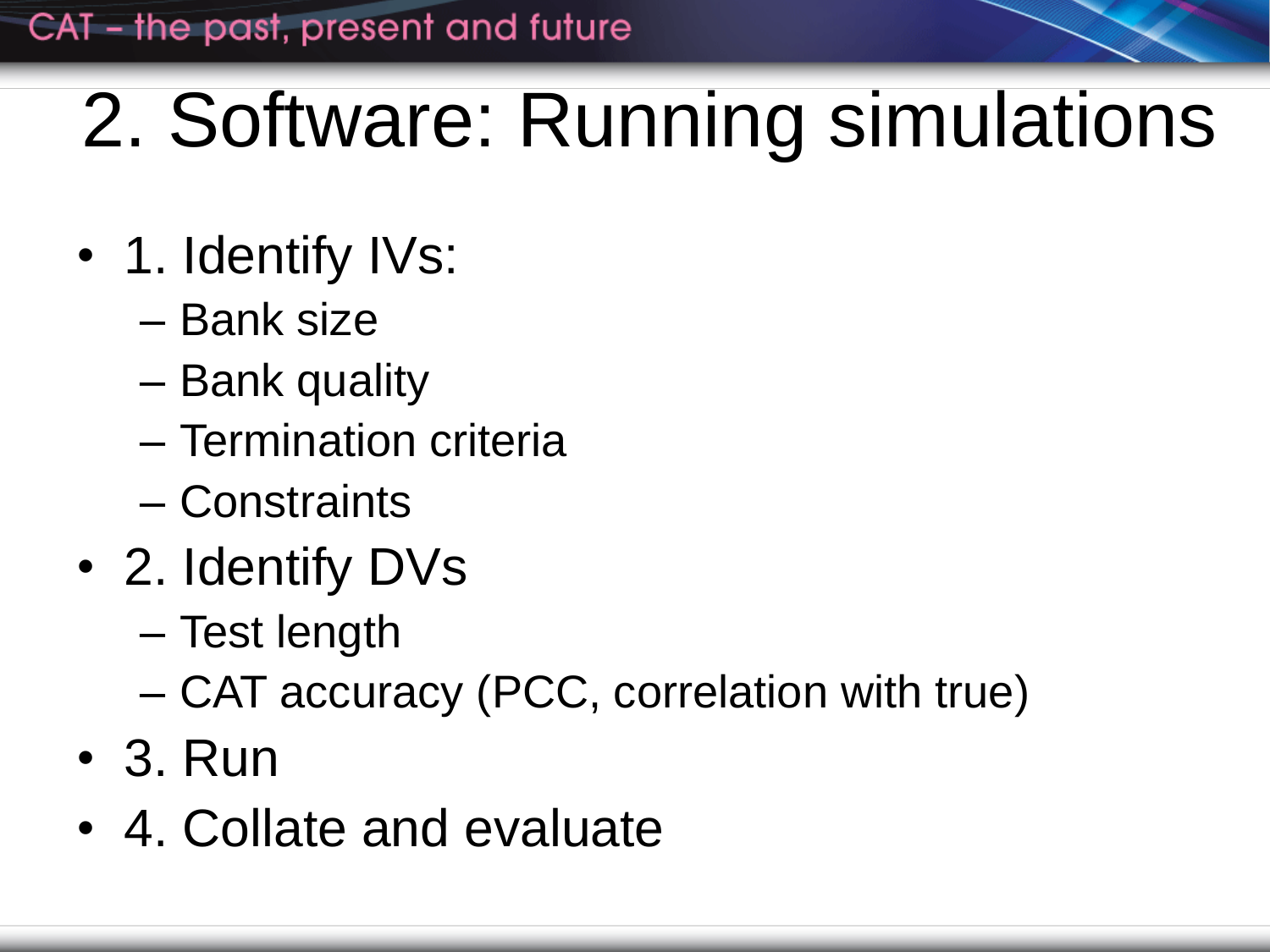### 2. Software

| <b>Initial Theta</b>                                                                                         |
|--------------------------------------------------------------------------------------------------------------|
| $\bigcirc$ Initial theta for all examinees is $\bigcirc$ 0.00                                                |
| $\bigcirc$ Intital theta is random in the interval $\bigcirc$ 1.00 to $\bigcirc$ 1.00                        |
| C Read intial thetas and SEMs for each examinee from a file                                                  |
|                                                                                                              |
| $\Box$ Use individual SEMs as Bayesian prior SDs when Bayesian scoring is selected                           |
|                                                                                                              |
| Estimate Theta By                                                                                            |
| <b>C</b> Maximum likelihood: Estimate theta for initial items for non-mixed response patterns using          |
| $\bigcap$ A step size of theta/difficulty = $\bigcap$ 1.00                                                   |
| $\bigcirc$ Bayesian estimation with a mean of $\bigcirc$ 0.00 and a standard deviation of $\bigcirc$ 1.00    |
| $\bigcirc$ Bayesian estimation with a mean of $\bigcirc$ 0.00 and a standard deviation of $\bigcirc$ 1.00    |
| <b>For Bayesian estimation, estimate theta by</b> C EAP (expected a posteriori) C MAP (maximum a posteriori) |

| - Item Selection Option -                                                                                                    |  |
|------------------------------------------------------------------------------------------------------------------------------|--|
| ◯ Select all items by maximum information at the current theta estimate                                                      |  |
| $\bigcirc$ Randomly from the $\bigcirc$ 10 items with maximum item information for the first $\bigcirc$ 10 items in the test |  |
| $\bigcirc$ Select items in order of maximum information at theta = $\bigcirc$ 0.00                                           |  |
|                                                                                                                              |  |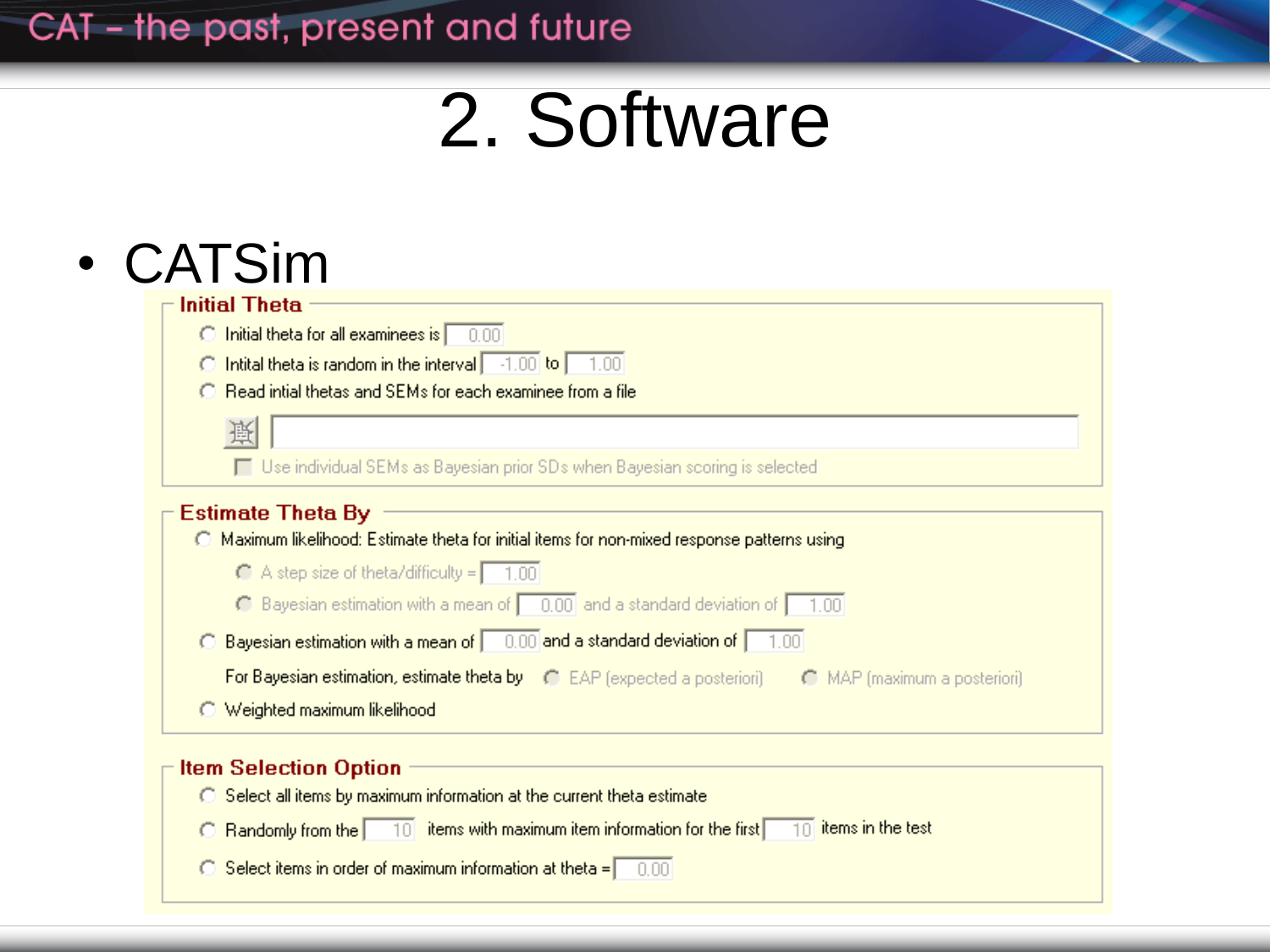

- Goal: System to manage entire process
	- Item bank development
	- Pilot testing
	- Psychometric analysis (IRT in Xcalibre)
	- CAT design
	- Registration/payment
	- CAT delivery
	- Results management

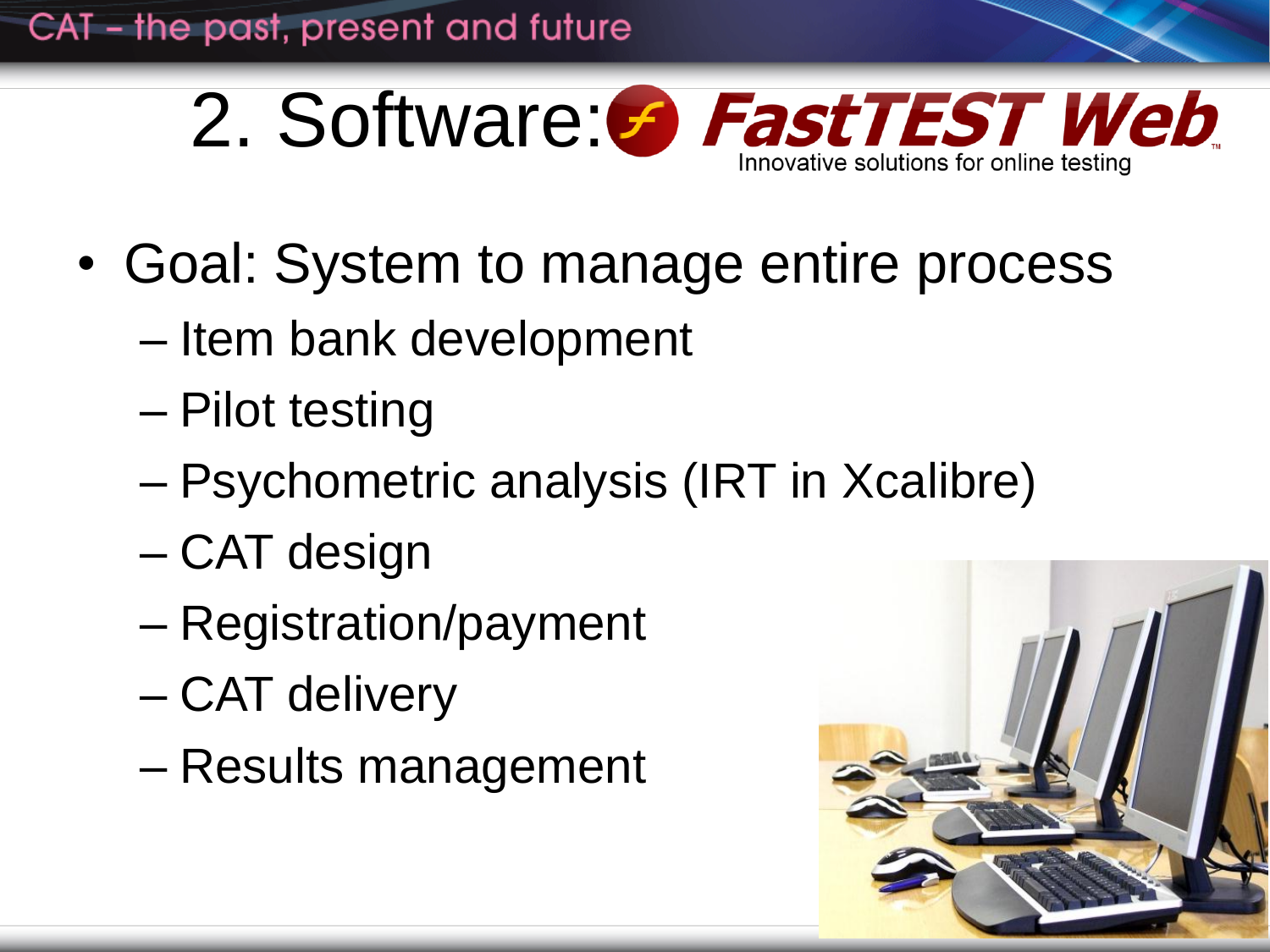### 2. Software: Modules

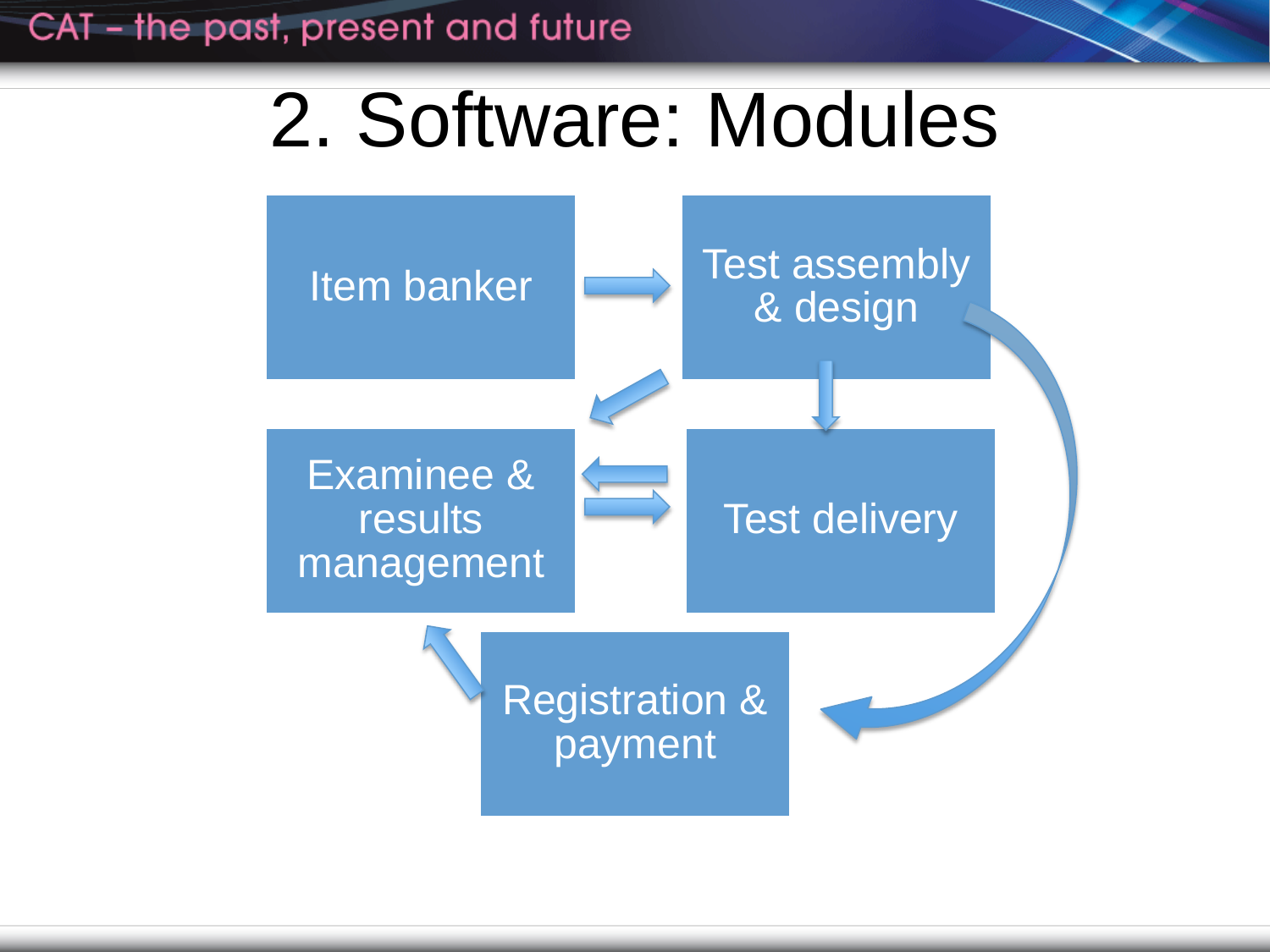# 2. Software: Key issues

- Professional item banker
- Multiple item types
- Workflow and quality control
- Point and click design (ASC goal!)
- Advanced models (polytomous, CCT…)
- Comprehensive, enterprise-class
- Generally usable yet customizable
- Tablets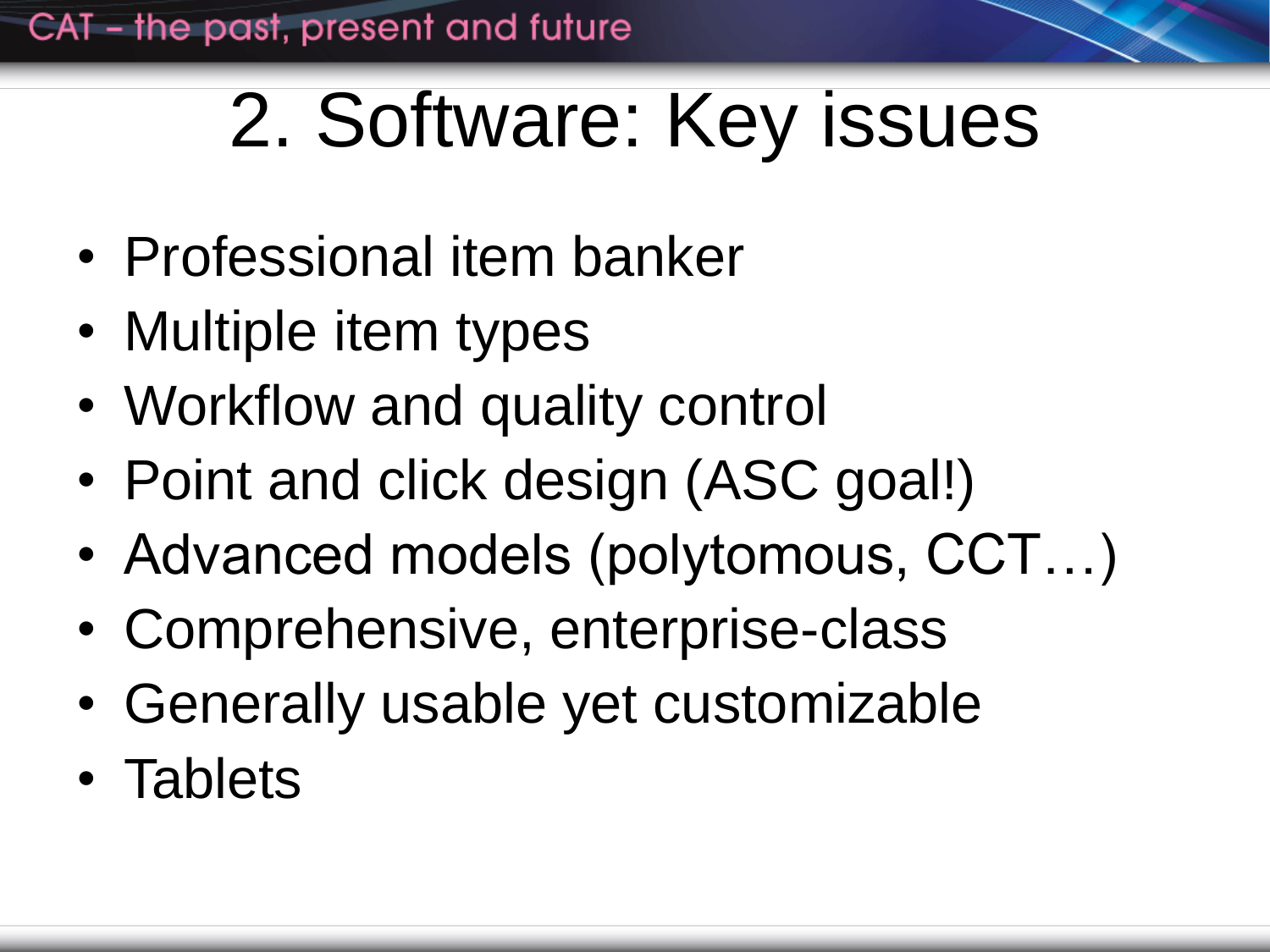# 2. Software: Key issues (future)

- Non-admin portals (student, teacher...)
- Integrated test batteries
- Advanced psychometrics
- Interactive technology
- Remote proctoring
- Standards (QTI, APIP)
- International hosting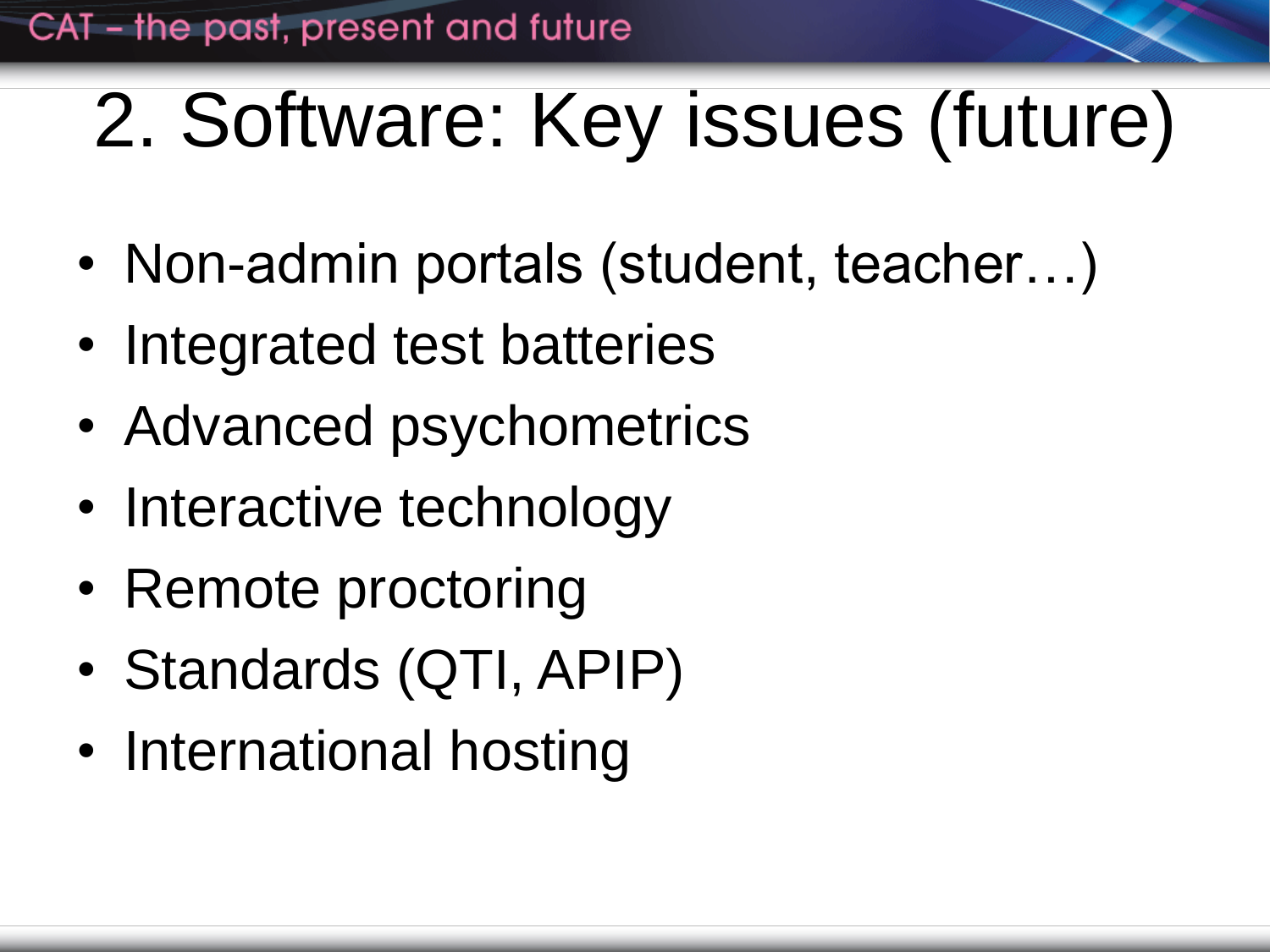## 2. Software: Key issues

### • Security!!!

- Hosting in professional data center with automatic offsite backup, load balancing…
- Firewalls and protocols
- System logs
- N-tier structure
- User roles and area limits
- WebLock and test passwords

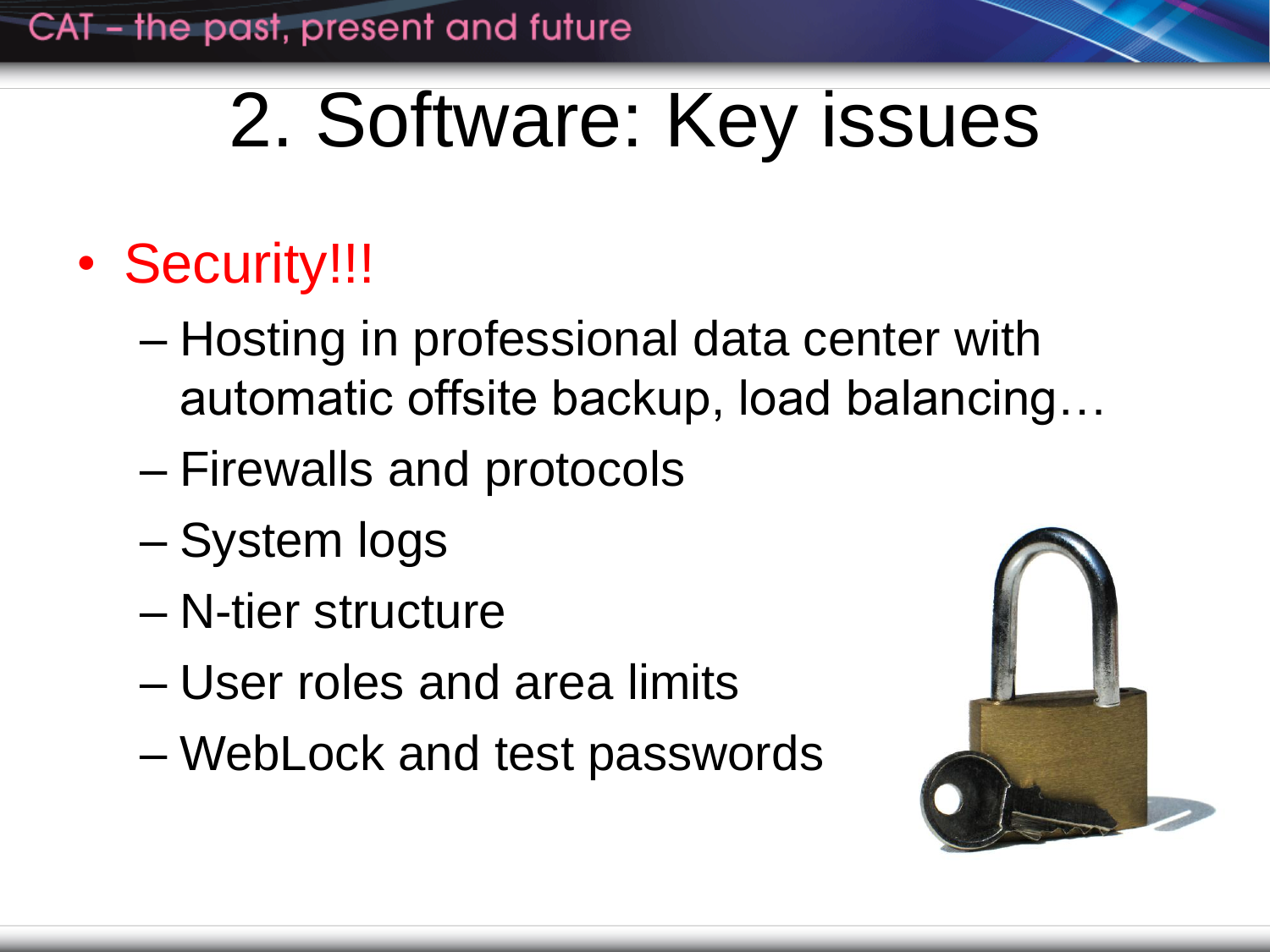## Functionality to consider

- o Item banking
	- (see next page)
- **o** Test form assembly
	- Preview
	- Print or export to 3rd party
	- Publish online
- **o** Delivery
	- On-demand computerized
		- Linear
		- Randomized
		- CAT/CCT
	- Traditional paper-and-pencil
	- Configurable security (WebLock)
- **o** Registration
	- Examinee, proctor, test centers, e-commerce, API
- **o** Operations Management
- **o** Reporting
	- Examinee feedback (diagnostics)
	- Examinees/groups
	- Item banks
	- Classical analysis
	- IRT analysis

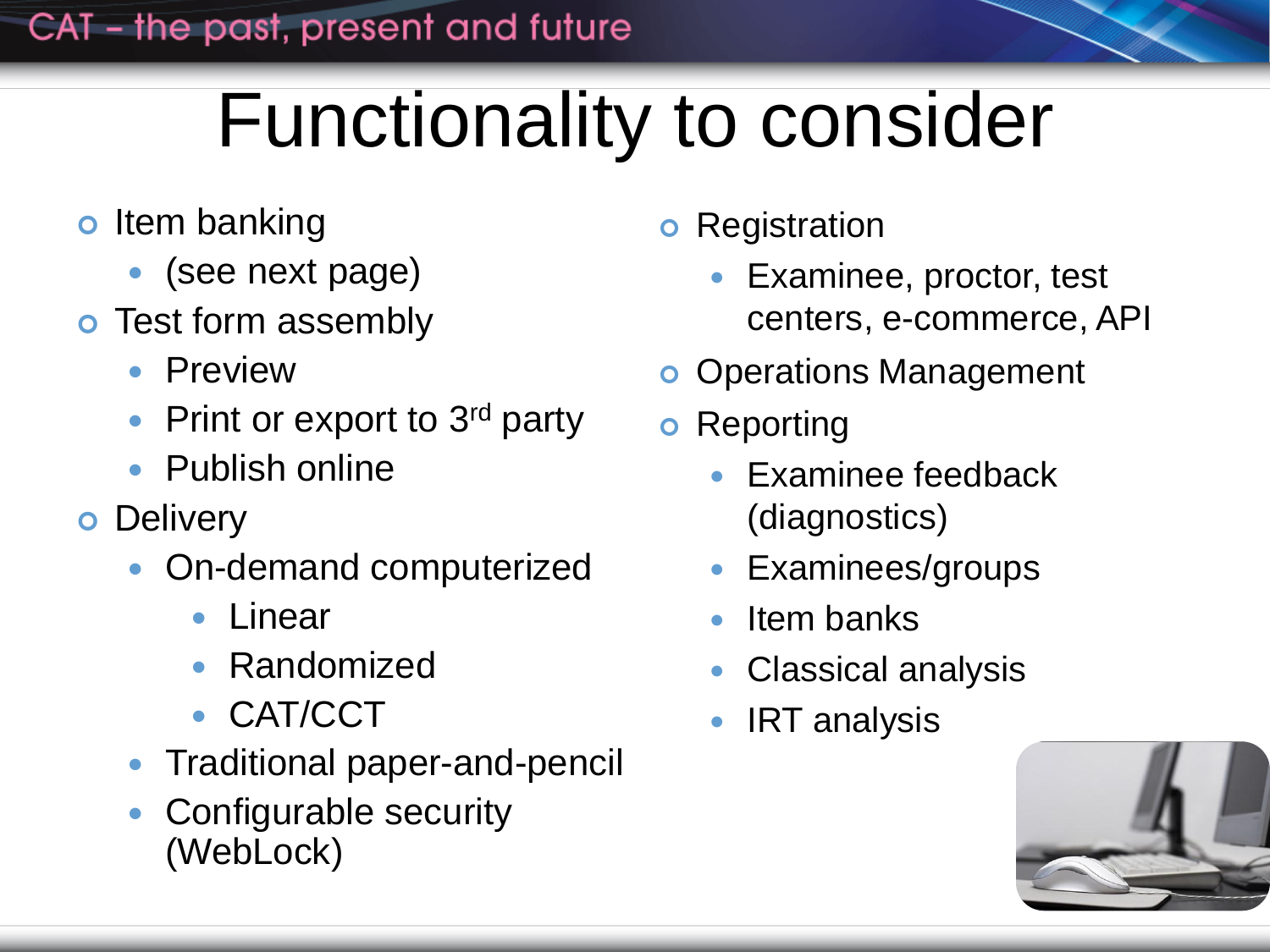### Functionality to consider

#### o Item banking

- Item authoring & importing
- Item review
- Standard setting
- Metadata/metatags
- IRT and CTT statistics
- User-defined fields
- Multimedia
- Versioning and history
- Rationale
- Learning objectives

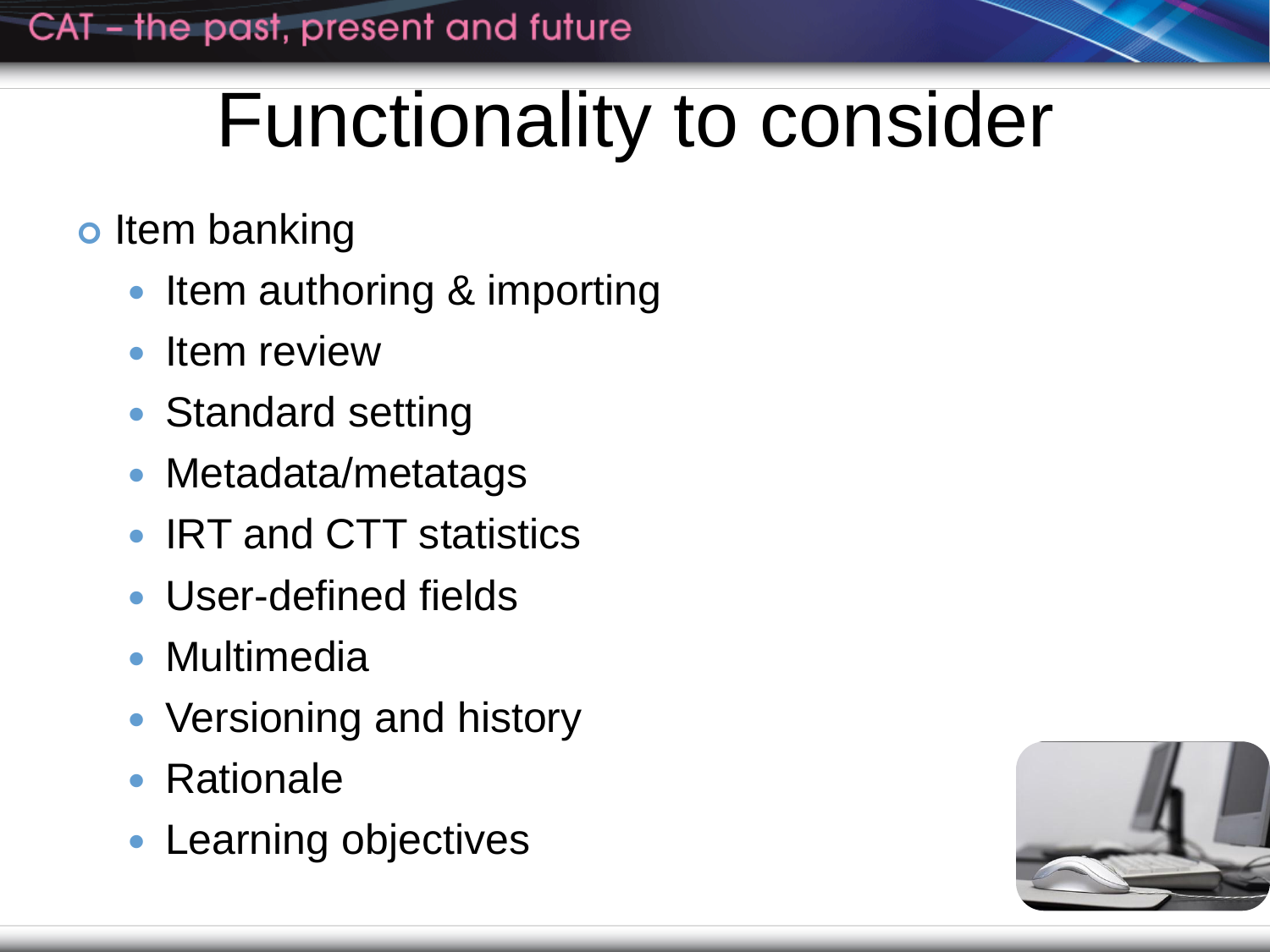### Functionality to consider

- System management
	- o Hierarchy of content within an account (workspace)
	- o Multiple workspaces
	- o "Publishing" to your clients (subworkspaces)
	- Users and roles
	- Locations
	- **o** Accounting
	- o Time expirations
	- Custom/specific stuff
		- Confirmation testing for pre-employment tests
		- o Tracking K-12 scores (retesting)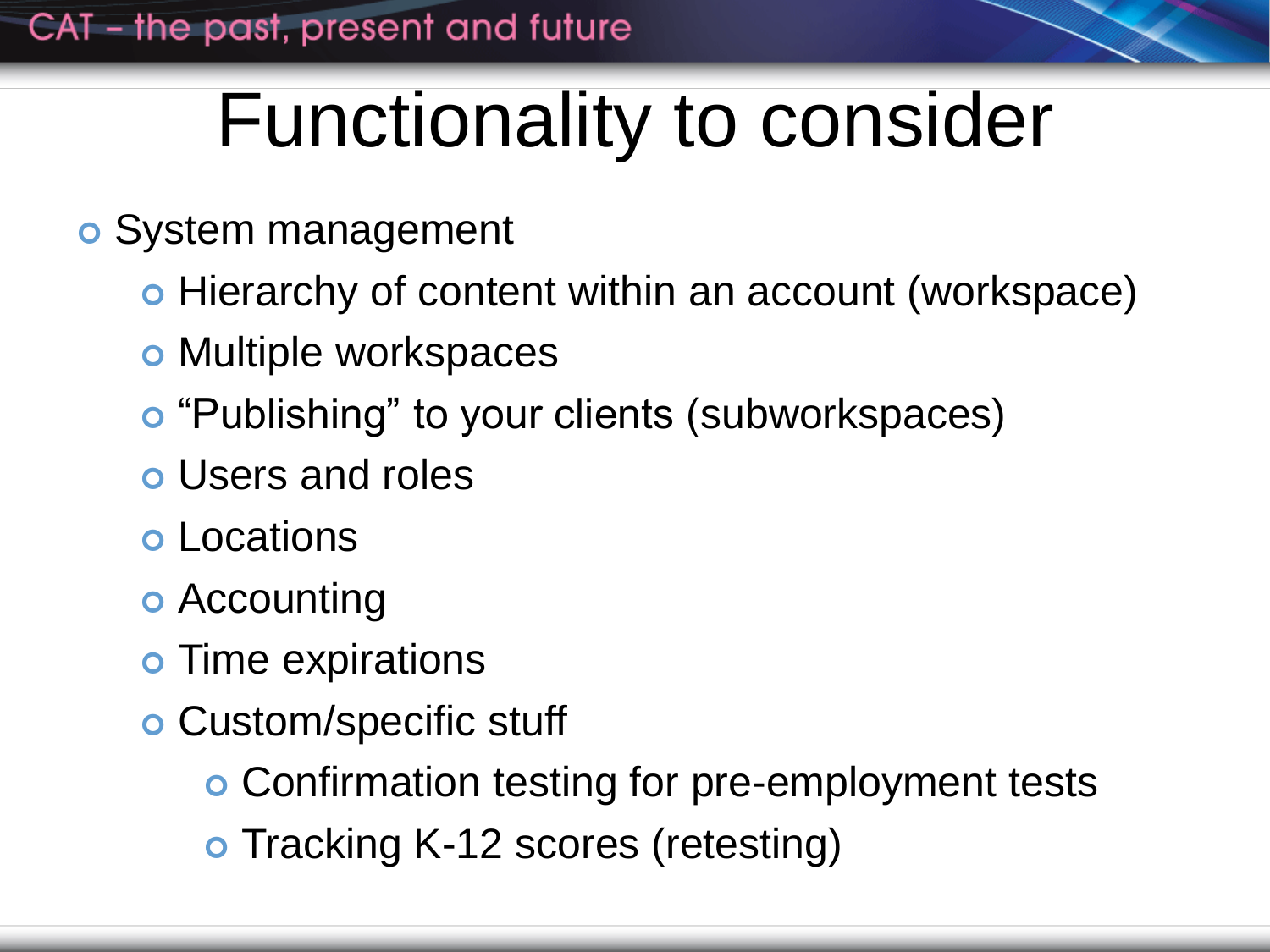## Educating stakeholders

- What can CAT do, what it can't
- What scores mean
- What is the purpose of testing? To produce accurate scores for all examinees, which CAT does and fixed form does not
- **o** How CAT works
- What examinees will see
- o How it increases security and other benefits